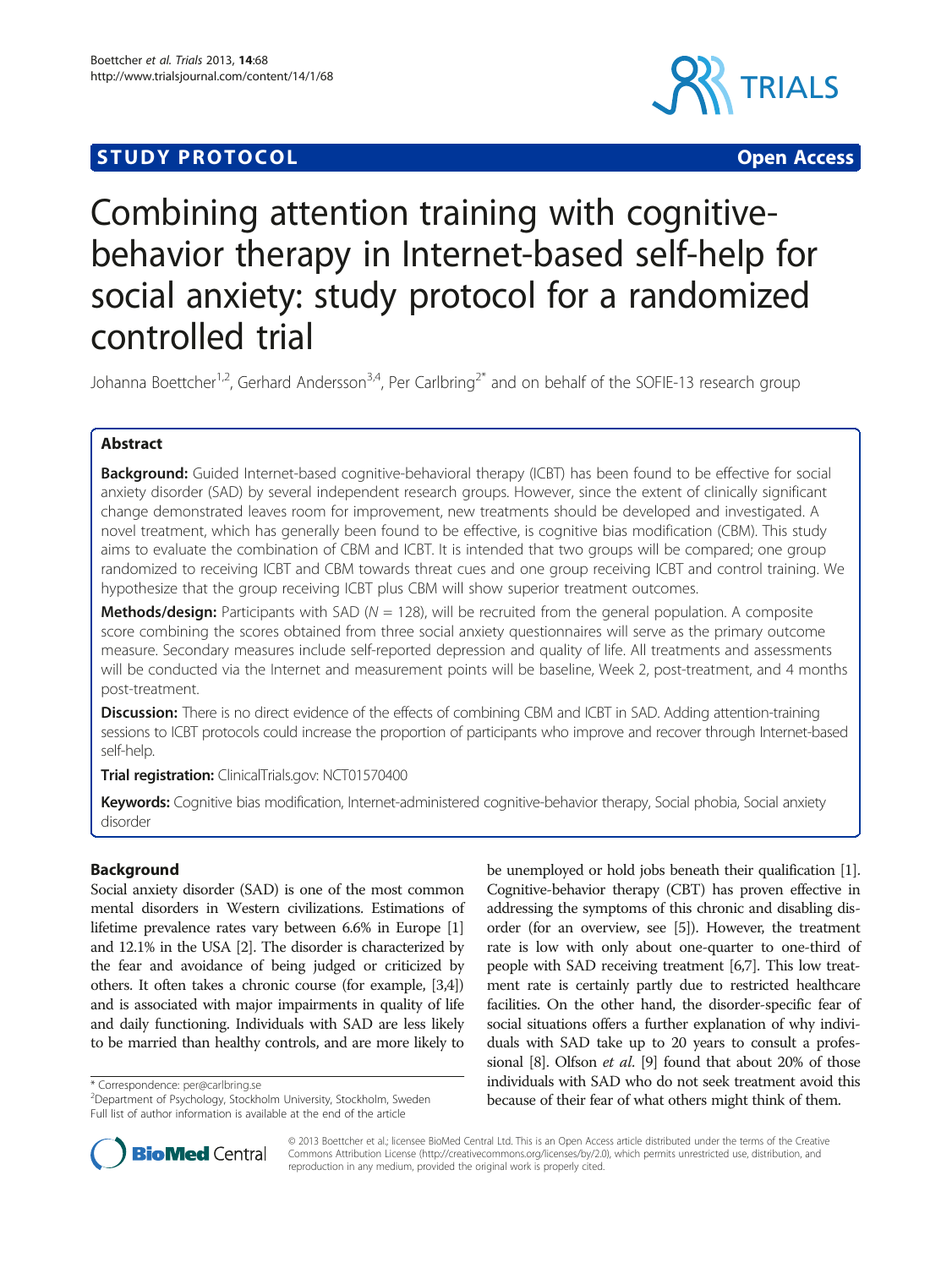Internet-based treatments offer a solution to these barriers to seeking treatment [\[10](#page-6-0)]. Internet-based self-help combines the advantages of high availability and easy accessibility. Furthermore, the feared face-to-face confrontation with a clinician can be circumvented, as all assessments and interventions are conducted via Internet and telephone. Internet-based cognitive-behavioral self-help has proven effective in reducing symptoms of social anxiety in several randomized controlled trials (for example, [[11](#page-6-0)-[15](#page-6-0)]). The results are maintained up to 5 years after completion of the treatment [[16,17\]](#page-6-0). Andrews, Davis, and Titov [[18](#page-6-0)] and Hedman and coworkers [[19](#page-6-0)] could also show that ICBT was as effective as face-to-face therapy when studied in the clinical routine. Most randomized controlled trials of ICBT in SAD show encouragingly large effect sizes. These, however, do not capture the extent of clinically significant change. Therefore, many studies also report the proportions of improved and recovered participants. These proportions mostly range from 50% to 65% (for example, [\[11,12,20](#page-6-0)]). It seems that the majority of participants benefit from the Internet-based treatment. At the same time, a substantial number of participants do not respond to the self-help manual. The applied CBT rationales are based on the cognitive model of Clark and Wells [\[21](#page-6-0)]. They address safety behaviors, avoidance, negative thoughts, and self-focused attention. However, cognitive models also emphasize the role of biases in information processing not addressed in CBT manuals. Biases in interpretation and attention processes are thought to be crucial in the maintenance of SAD. The investigation of biases in the allocation of attention, in particular, has been the focus of many experimental studies. These suggest that socially anxious individuals differ from nonanxious controls in attention to social threat information. Most of these studies applied either the emotional Stroop or the dot-probe paradigm [\[22](#page-6-0)].

Consistently, findings of the emotional Stroop test showed higher response latencies for social threat words compared with neutral words, suggesting an impaired ability to disengage attention from threat in SAD [[23](#page-6-0)-[26](#page-6-0)]. Results of the dot-probe paradigm are more mixed. Studies differ in the type of stimulus (words vs. faces) and the length of stimulus presentation (80 ms, 200 ms, 500 ms, >1000 ms). In this paradigm, two stimuli (for example, one neutral and one social threat word) are simultaneously displayed on a computer screen followed by a probe in the location of one of the stimuli. Faster responses to probes in the location of the social threat word compared with responses to neutral words indicate a biased attention towards threat. Faster responses to the neutral cue indicate a biased attention away from threat (avoidance of threat cues). Taken together, results of dot-probe studies suggest that there is some evidence of an attention bias towards threat early in cue detection  $(\leq 500 \text{ ms})$  but no attention bias at longer presentation times [\[27-30\]](#page-6-0). Fewer studies

suggest that there may be an attention bias away from threat [[31,32](#page-6-0)]. This is supported by an eye-tracking study revealing initial and sustained attentional avoidance of social threat faces [[33](#page-6-0)].

The maintaining role of biased attention processes has further been demonstrated in studies manipulating this bias. Most studies that considered modification of attention bias concentrated on facilitating disengagement from threat. Amir et al. [\[34\]](#page-6-0) and Schmidt et al. [\[35](#page-6-0)] both evaluated an attention-training program that directed attention away from threat for individuals with SAD. The training program was based on the dot-probe paradigm and included eight 20-minutes sessions. Using self-report and clinician-rated measures of social anxiety, both Schmidt et al. [[35](#page-6-0)] and Amir et al. [\[34\]](#page-6-0) reported very positive results for the attention-training group in comparison with a control group. In a recent trial, Heeren et al. [[36\]](#page-6-0) demonstrated that an attention-training program directed towards nonthreatening cues was effective in reducing self-report, behavioral, and physiological measures of social anxiety. Similar studies in nonclinical samples of socially anxious individuals supported these positive results (for example, [[37](#page-6-0)-[39\]](#page-6-0)). Klumpp and Amir [\[38](#page-6-0)] compared two different attention-training programs. One program trained participants to focus less on social threat cues (reducing the bias towards threat), while the other program trained individuals to focus more on threat cues (reducing the bias away from threat). In trials on an Internet-based attention-training program, Boettcher, Berger, and Renneberg [\[40\]](#page-6-0), as well as Carlbring and colleagues [\[41\]](#page-6-0), could not find significant effects when applying an attention-training program that aimed at reducing attention bias towards threat. However, in a subsequent trial, Boettcher and colleagues [[42](#page-6-0)] reported good effects for a modified, Internet-based attention-training program. The authors compared several attention-training programs. Patients with SAD benefited most from a 14-day, web-based program that involved attention training towards negative cues. This modifiedattention program targeted the attentional avoidance of threat cues in socially anxious individuals.

First studies on the predictive value of attention bias in cognitive-behavior therapy show that individuals with a pronounced attention bias benefit less from CBT for SAD. Legerstee et al. [\[43\]](#page-6-0) and Price et al. [[44](#page-6-0)] both showed that greater attention-bias scores prior to the intervention were associated with higher post-treatment anxiety scores in CBT. Pishyar et al. [[45\]](#page-6-0) and Lundh and Öst [[46\]](#page-6-0) found that CBT interventions reduced biases in attention processes in individuals with SAD and that this reduction of the attention bias was associated with changes in social anxiety. These findings imply that a combination of attention training and CBT could be beneficial in reducing symptoms of SAD. Even if CBT manuals do not focus explicitly on the attention bias,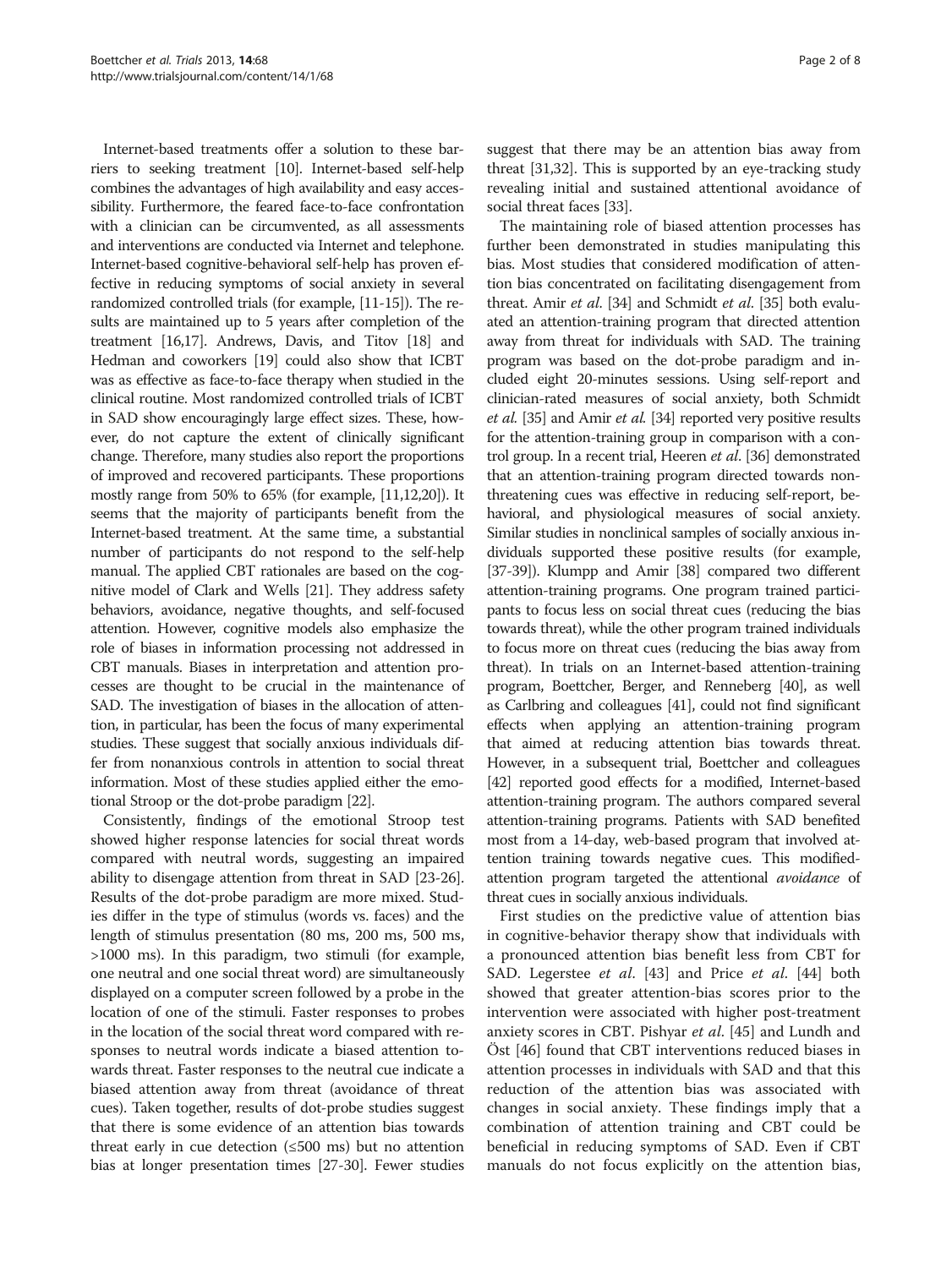patients are encouraged to process all social cues (negative, positive, and neutral) in exposure exercises and behavioral experiments. As Rodebaugh et al. [[5\]](#page-6-0) concluded, all therapies for SAD share the assumption that change will occur through the experience of a social situation as it, "is actually like, as opposed to how clients fear or think it will be."

Until now, there has been no direct evidence of the advantages of combining attention training with CBT in SAD. However, Amir and Taylor [[47\]](#page-6-0) showed promising results in a small study targeting generalized anxiety disorder. Adding attention-training sessions to ICBT protocols could increase the proportion of participants who improve and recover through Internet-based self-help.

This study aims at evaluating the combination of attention training and Internet-based cognitive-behavioral therapy (ICBT). It is designed to compare two groups, one group receiving ICBT and attention training towards threat cues and one group receiving ICBT and control training. We hypothesize that the group receiving ICBT plus attention training will show a better treatment outcome on social anxiety measures than the control group.

# Methods

### Design

We will conduct a randomized, controlled, double-blind trial to compare the ICBT-plus-attention-training condition with the ICBT-plus-control-training condition. The study has been approved by the regional ethical board and has been registered in clinicaltrials.gov [\(NCT01570400](http://clinicaltrials.gov/ct2/show/NCT01570400)). The guidelines for executing and reporting Internet intervention research will be followed [[48](#page-6-0)]. Participants will be requested to give written informed consent.

### Study population

Participants will be adults fulfilling the diagnostic criteria of SAD according to the DSM-IV [[49\]](#page-7-0). Participants meeting diagnostic criteria for other co-morbid disorders will be included, as long as SAD can be considered the primary diagnosis and complaint. Hence, participants with acute substance-use disorder, psychotic symptoms, or bipolar disorder will be excluded. Criteria for inclusion will be the following: (a) being at least 18 years old; (b) having access to the Internet; (c) being able to take part in a telephone-administered diagnostic interview; (d) meeting diagnostic criteria for a primary diagnosis of SAD; (e) not participating in any other psychological treatment for the duration of the study; and  $(f)$  if on prescribed medication for anxiety or depression, dosage has to be constant for 3 months prior to the start of the treatment. Participants with suicidal thoughts, defined as a score of four or higher on item 9 of the Montgomery Åsberg Rating Scale-Self-rated (MADRS-S, [[50](#page-7-0)]) will be interviewed by phone using the SAD PERSONS interview [[51\]](#page-7-0) to evaluate their suicidal risk. Participants with a suicidal risk will be excluded from the study and will be referred to local psychiatrists or psychologists.

# Sample size

Effect sizes of the difference between ICBT plus attention training and ICBT plus control training are difficult to estimate. First, in previous trials, the pure comparison of attention training versus control training resulted in varied controlled effect sizes between  $d = -0.07$  and 1.59 [[34,40\]](#page-6-0). Second, ICBT alone yielded large effect sizes of  $d = 0.70$  to 1.38 compared to a waiting-list control (e.g. [[11,](#page-6-0)[52\]](#page-7-0)). The combination of these two approaches has not yet been evaluated systematically. By considering clinical relevancy, we based our sample size calculation on a medium controlled effect size. On the basis of a controlled effect size of  $d = 0.50$  in a two-sided t-test (α = 0.05, power 80%) comparing ICBT plus attention training with ICBT plus control training, the sample size, N, will be set at 128 participants, with 64 participants in each group.

# Recruitment and procedure

The selection of the participants will follow two steps. First, participants will be asked to fill in a computerized screening battery consisting of the self-rated version of the Liebowitz social anxiety scale-self-report (LSAS-SR) [[53](#page-7-0)], the Social Interaction Anxiety Scale (SIAS) [\[54\]](#page-7-0), the Social Phobia Scale (SPS) [[54](#page-7-0)], the Montgomery and Åsberg Depression Rating Scale self-rated version [\[50\]](#page-7-0), the Quality of Life Inventory [\[55\]](#page-7-0), and additional questions regarding current and past treatment. Finally, a cognitive bias task, consisting of 96 trials, will be administered, to obtain baseline data on biases. In a second step, participants who score above the cut-off of 30 on the LSAS-SR will be invited to take part in a telephone-administered diagnostic interview. Two advanced MSc clinical psychology students will conduct the Structured Clinical Interview for DSM-IV Axis I Disorders [[56](#page-7-0)]. Both interviewers are trained in using the SCID-I. Participants fulfilling the criteria of SAD as a primary diagnosis and meeting all other inclusion criteria will then be randomized by an online true random-number service independent of the investigators and therapists. Participants, investigators, and Internet therapists will remain blind to the randomized group affiliation throughout the trial.

After the pre-assessment and the randomization procedure, participants will receive access to a website that will present the tasks of either the attention-training program or the control training program, as appropriate, as well as the CBT self-help manual. The combined intervention will take 11 weeks. During Weeks 1 and 2, participants will be asked to carry out the attention training or control training exercises once a day for a total of 14 days. From Week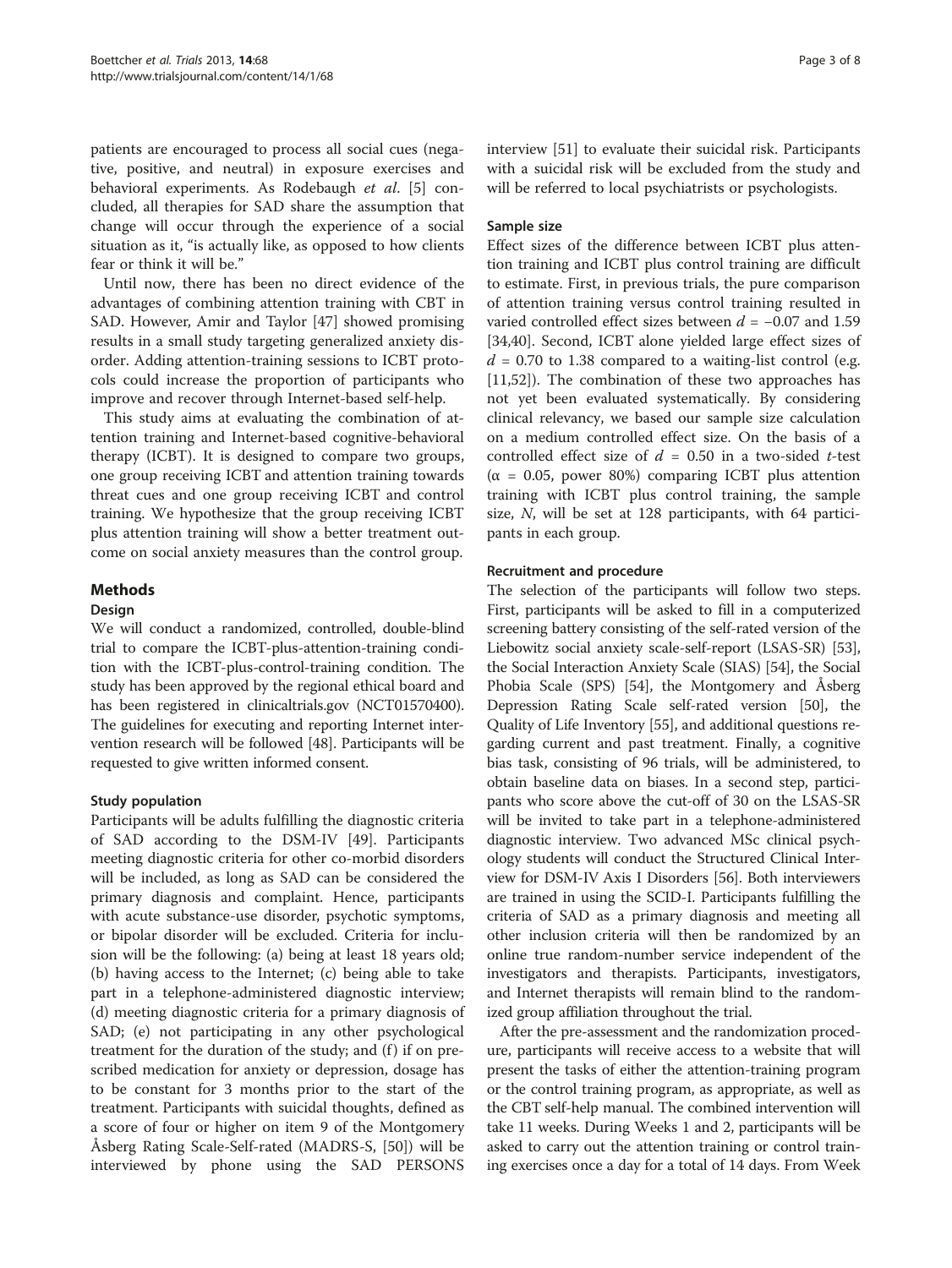3 to Week 11, participants will be asked to complete the nine modules of the CBT self-help manual, with one module each week.

Primary and secondary outcome questionnaires will be completed prior to the intervention (Week 0), after the first intervention at the end of Week 2, and at the end of Week 11, regardless of how many exercises and modules have been completed, as well as four months after the intervention. Additionally, the attention bias will be assessed prior to and after the intervention. All assessments will be administered via the Internet, using a procedure with appropriate psychometric properties [[57](#page-7-0)-[59](#page-7-0)]. All communication will be administered via an online messaging system resembling standard emailing systems connected to the study [[60](#page-7-0)]. All data are encrypted in the database and a cryptographic protocol (Secure Sockets Layer) will be used to provide communication security over the Internet.

# Intervention

All participants will receive the same CBT-self-help manual. In addition, participants will receive attention training or control training exercises depending on their group affiliation.

### Attention training and control training

Participants will be randomly assigned to either a 14-day long real attention modification program or a placebo condition. Both conditions will be identical except for the location of the probe. Hence, in both conditions a trial begins with a 500 ms inter-trial pause consisting of a blank white screen (#FFFFFF), followed by a black fixation cross  $($ "+") presented in the center of the screen for 500 ms (Arial size 14 and black font color). Immediately following the termination of the fixation cue, a web-based Flash program in full screen mode will present a pair of stimuli. These will be either two words (Arial size 16 in black font color) with different emotional valences, or two portrait images of the same person's face expressing two different facial expressions (200 pixels high; width 131, 133 or 148 pixels, depending on stimulus set).

The pair of stimuli, presented spatially separated, one above the other in the center of the screen, will, for each trial, be randomly chosen from one of three possible combinations: positive-neutral, positive–negative, or neutral-negative. Each combination will be used an equal number of times during a session. The relative spatial order of the two constituent stimuli will also be randomly chosen with equal probability. For the first 96 trials of each session, these pairs will be displayed for 1000 ms. For the 96 remaining trials of treatment and placebo sessions the pairs will be displayed for 500 ms.

After each pair of stimuli has been displayed, it will be replaced with a probe, taking with equal probability, the position of the upper or the lower previously displayed stimulus. The probe will be an arrow (Arial size 16 in black font color), pointing to either the left  $(\le)$  or the right (>). Participants are instructed to respond as quickly as possible, but without making mistakes, to the direction of the arrow by pressing the corresponding arrow key on the keyboard. The probe will remain on the screen until a response is given, after which the next trial will begin.

The stimuli will consist of images from 62 men and 62 women, each showing three different facial expressions: positive (happiness), neutral, and negative (disgust), as well as of 111 positive words, 111 neutral words, and 111 negative words. Both the faces and the words are centered on the screen with the faces 4 pixels and the words 180 pixels apart. The stimuli material will be taken from the Umeå University Database of Facial Expressions [\[61\]](#page-7-0), the Karolinska Directed Emotional Faces [\[62\]](#page-7-0) and the Matsumoto and Ekman's Japanese and Caucasian Facial Expressions of Emotion [[63](#page-7-0)].

In the treatment condition, the probe will always be at the same location as the more negative stimulus in the pair. In contrast, in the placebo condition the probe appears randomly, with equal frequency in the two positions. The intervention will consist of 14 sessions of either treatment or placebo exercises. As shown in Table [1](#page-4-0), each session will encompass 192 trials.

The attention bias will be assessed in two additional sessions, one before (day 0) and one after (day 15) the training. The attention-bias assessment includes 96 dotprobe trials similar to those of the training sessions, with the cue presented for 500 ms. The probe will appear with equal frequency at the location of neutral, negative, and positive cues (see Table [1\)](#page-4-0).

### Cognitive-behavioral self-help

The cognitive-behavioral self-help intervention will consist of our previously evaluated self-help manual for SAD, which consists of 186 pages divided into nine chapters (modules) adapted for use over the Internet [[11,13\]](#page-6-0). The introductory module describes SAD and CBT. Modules 2 to 4 describe a cognitive model for SAD and introduce cognitive restructuring. Modules 5 to 7 introduce exposure exercises and exercises on self-focused attention. Modules 8 and 9 mainly cover social skills and relapse prevention. Each module consists of information and exercises (homework assignments) and ends with a short quiz to check adherence. Participants will be asked to summarize, in their own words, a central section of the module in question and to describe the outcome of the exercises in weekly email correspondence with their Internet therapist. Internet therapists will be six MSc clinical psychology students,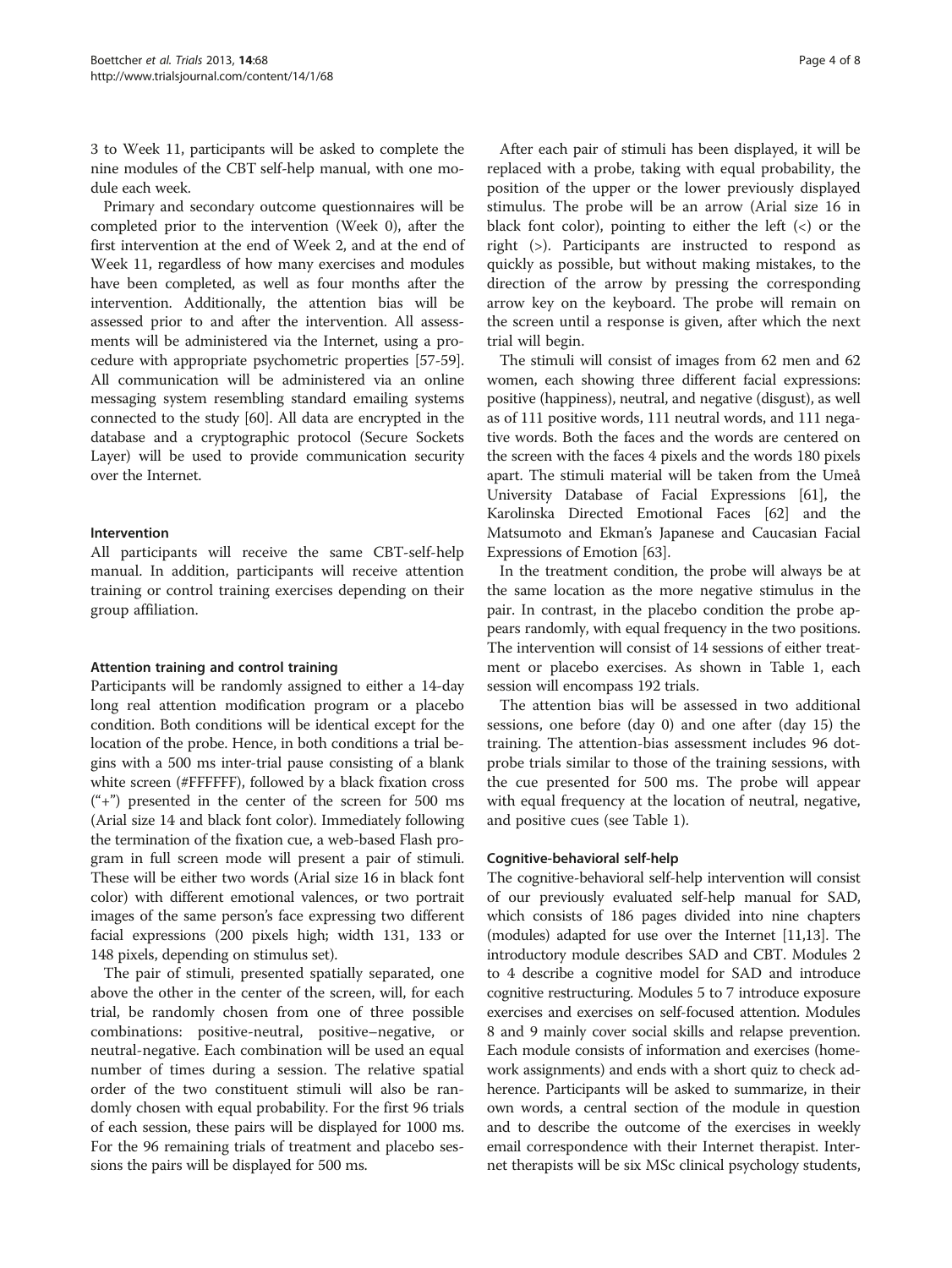|                           | Trials per session | Length of stimulus<br>display, ms | positive -<br>neutral | positive -<br>negative | neutral -<br>negative | positive -<br>neutral    | positive -<br>negative | neutral -<br>negative |
|---------------------------|--------------------|-----------------------------------|-----------------------|------------------------|-----------------------|--------------------------|------------------------|-----------------------|
| <b>Bias assessment</b>    | 96                 | 500 (faces)                       | 8                     | 8                      | 8                     | 8                        | 8                      | 8                     |
|                           |                    | 500 (words)                       | 8                     | 8                      | 8                     | 8                        | 8                      | 8                     |
| Control training          | 192                | 500 (faces)                       | 8                     | 8                      | 8                     | 8                        | 8                      | 8                     |
|                           |                    | 500 (words)                       | 8                     | 8                      | 8                     | 8                        | 8                      | 8                     |
|                           |                    | 1000 (faces)                      | 8                     | 8                      | 8                     | 8                        | 8                      | 8                     |
|                           |                    | 1000 (words)                      | 8                     | 8                      | 8                     | 8                        | 8                      | 8                     |
| <b>Attention training</b> | 192                | 500 (faces)                       | 16                    | 16                     | 16                    | $\sim$                   |                        |                       |
|                           |                    | 500 (words)                       | 16                    | 16                     | 16                    | ٠                        |                        |                       |
|                           |                    | 1000 (faces)                      | 16                    | 16                     | 16                    | $\overline{\phantom{a}}$ |                        |                       |
|                           |                    | 1000 (words)                      | 16                    | 16                     | 16                    | $\overline{\phantom{a}}$ |                        |                       |

<span id="page-4-0"></span>

Underlined words indicate the position of the probe.

trained and supervised by a licensed clinical psychologist. Therapists will give feedback on the homework assignment within 24 h. When the homework is completed, the next module will be made accessible. Alternatively, instruction on what is needed to proceed to the next module will be sent to the participant. Participants will have access to an online discussion forum. For each module, participants will be asked to post at least one message about a topic related to the module and to share their weekly achievements with the rest of the group. They will also be encouraged to provide feedback and support for others. Discussions will be surveyed but the study personnel will not take part in them.

### Outcome measures

We will use a composite score of the following three self-report measures of social anxiety as primary outcome measure: the self-report version of the Liebowitz Social Anxiety Scale [\[53](#page-7-0)], the SPS, and the SIAS [\[54](#page-7-0)]. In addition, as secondary outcome measures, we will administer the MADRS-S to assess depressive symptoms [[50\]](#page-7-0), and the Quality of Life Inventory [\[55](#page-7-0)]. To monitor the progress of social anxiety during the attention and control training exercises, we will administer the Mini-SPIN, a three-item screening measure, prior to each attention or control session [[64\]](#page-7-0).

### Statistical analysis

All analyses of primary and secondary outcome measures will be conducted as intention-to-treat analyses (ITT). Depending on the amount of drop-out, the ITT analyses will be carried out either as mixed models or using the 'last observation carried forward' method. Social anxiety measures will be integrated in a social anxiety composite following the procedure recommended by Rosnow and Rosenthal [\[65\]](#page-7-0) and applied by Clark et al. [\[66\]](#page-7-0). The composite score will be generated by converting each social phobia scale across all assessment points to zscores, and then by averaging across the measures. Between-group changes at post-treatment and at 4 month follow-up on the social anxiety composite and on secondary outcome measures will be calculated using analysis of covariance (ANCOVA), with pre-treatment scores as the covariate. Effect sizes between and within the two groups will be calculated with Cohen's  $d$  computed with the pooled standard deviation.

Clinically significant change at post- and follow-up assessment will be estimated for the LSAS-SR, the SIAS, and the SPS. In accordance with Jacobson and Truax [\[67\]](#page-7-0), we will calculate the proportion of improved and recovered participants using the Reliable Change Index and cut-off scores based on the Jacobson and Truax's formula, c.

The attention-bias assessment will produce reaction times for each participant to three kinds of negatively cued trial (positive–negative, neutral-negative, positiveneutral) and to three kinds of positively cued trial (positive–negative, neutral-negative, positive-neutral). We will calculate the mean reaction time for each participant for positively cued and negatively cued trials, eliminating response latencies for inaccurate trials and response latencies less than 200 ms or greater than 2000 ms. To examine changes in attention bias, we will conduct a 2 (pre-assessment/post-assessment)  $\times$  2 (attention training/control condition)  $\times$  2 (positive/negative) analysis of variance (ANOVA). Furthermore, we will analyze changes in the attention bias from pre- to postassessment on an individual level using an attention bias score. We will calculate this bias score by subtracting the mean reaction times to negative cues from the mean reaction times to positive cues. Positive individual bias scores will indicate biased attention towards threat. Negative bias scores will indicate biased attention away from threat.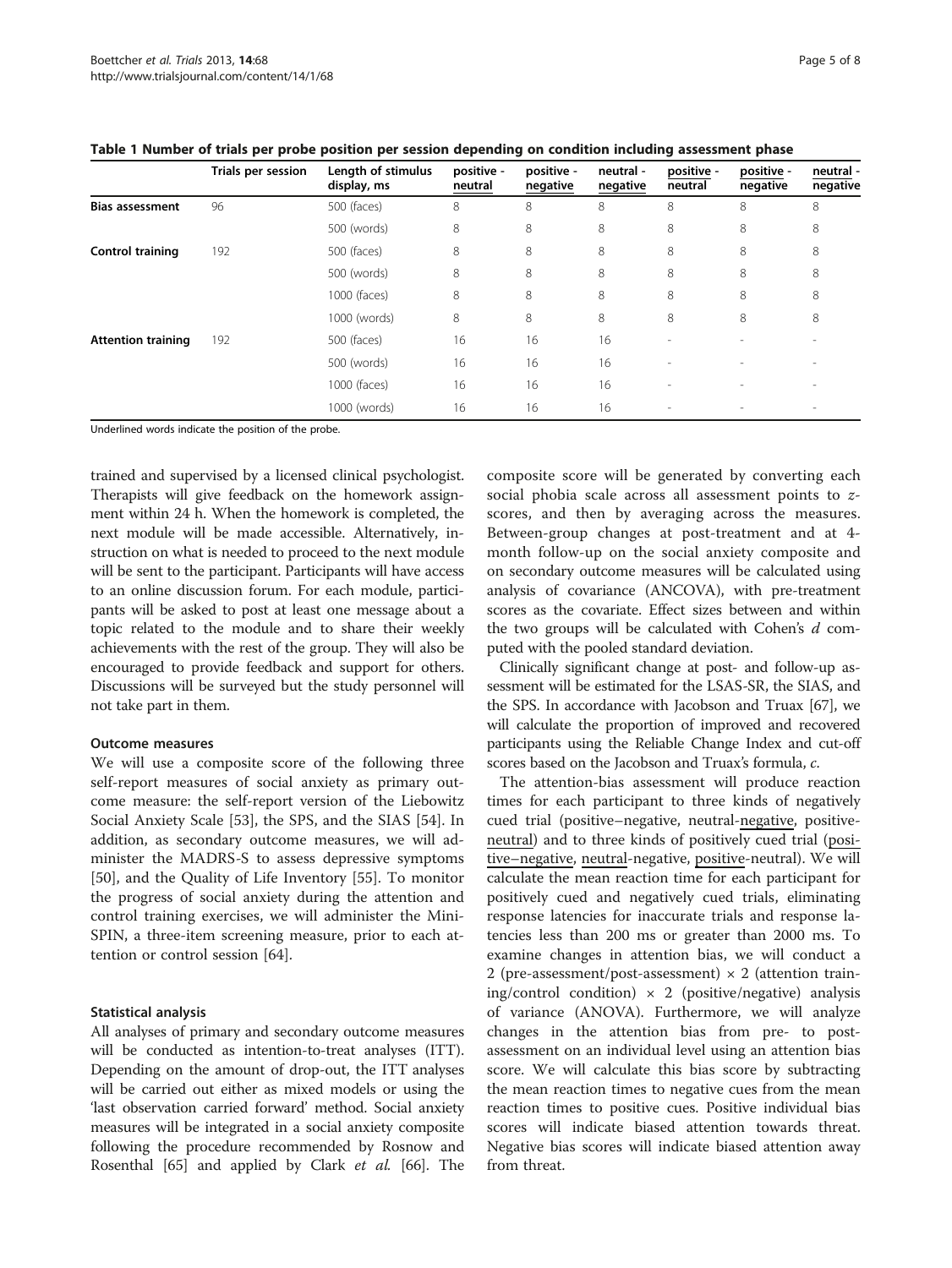# <span id="page-5-0"></span>Discussion

The planned study aims at evaluating the combination of an attention modification training program with an established Internet-based CBT self-help program. Cognitive bias modification programs are theoretically well suited for integration in CBT. Biases in interpretation and attention processes are part of the cognitive model of SAD [[21](#page-6-0)[,68](#page-7-0)]. This model of maintenance is, at the same time, a model of change. All factors of the model are potential starting points of change and most of them are explicitly addressed in CBT. However, so far, the attentional avoidance of external threat cues has not been integrated in CBT manuals. This is certainly due to the implicit nature of this particular maintaining factor. Individuals are hard put to modify their allocation of attention consciously. At this point, the computerized attention training applied in this study offers a very straightforward opportunity to account for the attention bias.

On the other hand, trials on computerized attention training have not yet aimed at integrating them into standard CBT. This may be because bias modification programs were primarily developed to prove the causal relationship of cognitive biases and psychological symptoms [\[69](#page-7-0)]. They were not at first designed to treat patients suffering from these symptoms. Only recently has interest in their therapeutic potential arisen and first studies evaluated their efficacy as stand-alone intervention. The findings of this research design will provide an important further step towards an understanding of the potential of CBM. The design also offers a pathway to address, for the first time, an integral part of the cognitive model, not yet covered by CBT manuals, in its interaction with other maintaining factors, such as selffocused attention and safety behaviors.

Our study aims to compare two groups. In addition to the CBT self-help program, one group will receive attention-training exercises, while the other group will receive control training exercises. This randomized add-on design will allow us to draw conclusions about the specific efficacy of ICBT plus attention training compared with ICBT plus control training. It will not, however, allow us to estimate the efficacy of the addition of any training compared to no training. This comparison would require the inclusion of an additional group receiving ICBT alone. As this would lead to a substantial increase in the required sample size and the required therapist time, we had to decide against it. This is certainly a limitation of our study, which can only partly be addressed by the comparison of the achieved effect sizes with those of previous trials on the ICBT program.

Another limitation of the current design is that the efficacy of the applied attention training as stand-alone intervention has only been demonstrated in one prior study (Carlbring et al., in preparation). Prior research has focused on attention-training programs that facilitate disengagement from threat. However, as the training program suggested by Amir et al. [[34](#page-6-0)] has not proven efficacious in the Internet-based setting in two randomized controlled trials, we decided to opt for the training protocol that actually produced positive results for participants in a previous Internet-based trial. Based on these tentative empirical data and the strong theoretical basis, we hypothesize that the integration of attention training into the CBT rationale will have a beneficial effect. If the combination of ICBT and attention training will prove successful in the planned study and following replications, the implication would clearly be to aim at integrating attention-bias exercises into ICBT as well as into face-to-face therapies. The standardized and computerized nature of the attention-bias exercises would allow the realization of this implication with little difficulty.

#### Trial status

#### Participant recruitment began on 1 August 2012.

#### Abbreviations

ANCOVA: Analysis of covariance; ANOVA: Analysis of variance; CBM: Cognitive bias modification; CBT: Cognitive-behavior therapy; DSM-IV: Diagnostic and Statistical Manual of Mental Disorders, 4th edition; ICBT: Internet-biased cognitive-behavioral therapy; ITT: Intention-to-treat; JACFEE: Japanese and Caucasian Facial Expressions of Emotion; LSAS-SR: Liebowtiz Social Anxiety Scale-Self-Report; MADRS-S: Montgomery Åsberg Rating Scale-Self-rated; SAD: Social anxiety disorder; SIAS: Social Interaction Anxiety Scale; SPS: Social Phobia Scale.

#### Competing interests

The authors declare that they have no competing interests.

#### Authors' contributions

JB, GA, and PC conceived the trial. JB and PC designed the trial. JB and PC drafted this manuscript. GA provided critical review of this manuscript. All authors read and approved the final manuscript.

#### Acknowledgements

This study was made possible by a generous grant from the Swedish Council for Working Life and Social Research (FAS 2009–0222). The SOFIE 13 research group consists of project investigators and managers Per Carlbring (Umeå University), Johanna Boettcher (Freie Universität Berlin), Gerhard Andersson (Linköping University and Karolinska Institutet), and Tomas Furmark (Uppsala University); medical consultant Åsa Kadowaki (Östergötland county council); clinical supervisor Brjánn Ljótsson (at Karolinska Institutet); and Internet therapists Erik Sund, Jonas Hasselrot, Philip Lindner, Filip Hagkvist, Hanna Gustavson, Karl Sterner, Sara Skytt and Thomas Wigforss (Umeå University). Follow-up data will be collected by Hilda Åsander (Uppsala University). Computer programming was done by Tony Qwillbard (Umeå University) and Alexander Alasjö (Linköping University).

#### Author details

<sup>1</sup>Department of Clinical Psychology and Psychotherapy, Freie Universität Berlin, Berlin, Germany. <sup>2</sup> Department of Psychology, Stockholm University, Stockholm, Sweden. <sup>3</sup>Department of Behavioural Sciences and Learning, Linköping University, Linköping, Sweden. <sup>4</sup>Department of Clinical Neuroscience, Karolinska Institutet, Stockholm, Sweden.

#### Received: 4 September 2012 Accepted: 21 February 2013 Published: 8 March 2013

#### References

1. Fehm L, Pelissolo A, Furmark T, Wittchen H-U: Size and burden of social phobia in Europe. Eur Neuropsychopharmacol 2005, 15(4):453–462.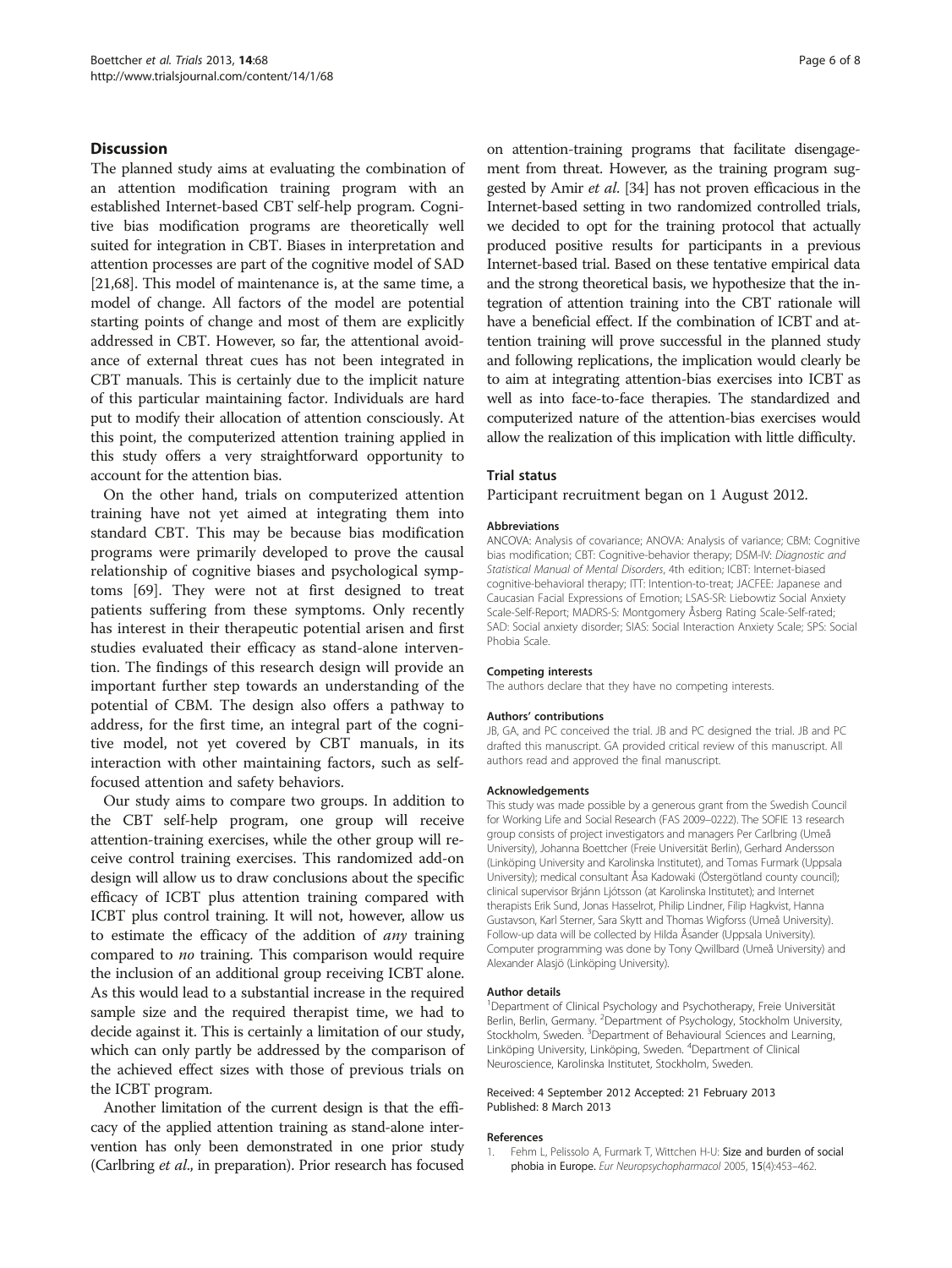- <span id="page-6-0"></span>2. Kessler RC, Berglund P, Demler O, Jin R, Merikangas KR, Walters EE: Lifetime prevalence and age-of-onset distributions of DSM-IV disorders in the National Comorbidity Survey replication. Arch Gen Psychiatry 2005, 62(6):593–602.
- Beard C, Moitra E, Weisberg RB, Keller MB: Characteristics and predictors of social phobia course in a longitudinal study of primary-care patients. Depress Anxiety 2010, 27(9):839–845.
- 4. Keller MB: The lifelong course of social anxiety disorder: a clinical perspective. Acta Psychiatr Scand 2003, 108(Supplement 417):85–94.
- 5. Rodebaugh TL, Holaway RM, Heimberg RG: The treatment of social anxiety disorder. Clin Psychol Rev 2004, 24(7):883–908.
- 6. Issakidis C, Andrews G: Service utilisation for anxiety in an Australian community sample. Soc Psych Psych Epid 2002, 37(4):153–163.
- 7. Wittchen H-U, Stein MB, Kessler RC: Social fears and social phobia in a community sample of adolescents and young adults: prevalence, risk factors and co-morbidity. Psychol Med 1999, 29(2):309–323.
- 8. Wang PS, Berglund P, Olfson M, Pincus HA, Wells KB, Kessler RC: Failure and delay in initial treatment contact after first onset of mental disorders in the National Comorbidity Survey Replication. Arch Gen Psychiatry 2005, 62(6):603–613.
- 9. Olfson M, Guardino M, Struening E, Schneier FR, Hellman F, Klein DF: Barriers to the treatment of social anxiety. Am J Psychiat 2000, 157(4):521–527.
- 10. Carlbring P, Andersson G: Internet and psychological treatment: how well can they be combined? Comput Hum Behav 2006, 22(3):545–553.
- 11. Andersson G, Carlbring P, Holmström A, Sparthan E, Furmark T, Nilsson-Ihrfelt E, Buhrman M, Ekselius L: Internet-based self-help with therapist feedback and in vivo group exposure for social phobia: a randomized controlled trial. J Consult Clin Psych 2006, 74(4):677–686.
- 12. Berger T, Hohl E, Caspar F: Internet-based treatment for social phobia: a randomized controlled trial. J Clin Psychol 2009, 65(10):1021–1035.
- 13. Carlbring P, Gunnarsdottir M, Hedensjo L, Andersson G, Ekselius L, Furmark T: Treatment of social phobia: randomised trial of Internet-delivered cognitive-behavioural therapy with telephone support. Br J Psychiatry 2007, 190(2):123–128.
- 14. Titov N, Andrews G, Schwencke G, Drobny J, Einstein D: Shyness 1: distance treatment of social phobia over the Internet. Aust NZ J Psychiat 2008, 42(7):585–594.
- 15. Andersson G, Carlbring P, Furmark T, SOFIE Research Group: Therapist experience and knowledge acquisition in Internet-delivered CBT for social anxiety disorder: a randomized controlled trial. PLoS One 2012, 7(5):e37411.
- 16. Carlbring P, Nordgren LB, Furmark T, Andersson G: Long-term outcome of Internet-delivered cognitive-behavioural therapy for social phobia: a 30-month follow-up. Behav Res Ther 2009, 47(10):848–850.
- 17. Hedman E, Furmark T, Carlbring P, Ljotsson B, Ruck C, Lindefors N, Andersson G: A 5-Year follow-up of Internet-based cognitive behaviour therapy for social anxiety disorder. J Med Internet Res 2011, 13(2):e39.
- 18. Andrews G, Davies M, Titov N: Effectiveness randomized controlled trial of face to face versus Internet cognitive behaviour therapy for social phobia. Aust NZ J Psychiat 2011, 45(4):337–340.
- 19. Hedman E, Andersson G, Ljotsson B, Andersson E, Ruck C, Mortberg E, Lindefors N: Internet-based cognitive-behaviour therapy vs. cognitive behavioral group therapy for social anxiety disorder: a randomized controlled non-inferiority trial. PLoS One 2011, 6(3):e18001.
- 20. Berger T, Caspar F, Richardson R, Kneubuhler B, Sutter D, Andersson G: Internet-based treatment of social phobia: a randomized controlled trial comparing unguided with two types of guided self-help. Behav Res Ther 2011, 49(2):158–169.
- 21. Clark DM, Wells A: A cognitive model of social phobia. In Social Phobia: Diagnosis, Assessment, and Treatment. Edited by Heimberg RG, Liebowitz MR, Hope DA, Schneier FR. New York, NY US: Guilford Press; 1995:69–93.
- 22. Andersson G, Westoo J, Johansson L, Carlbring P: Cognitive bias via the Internet: a comparison of web-based and standard emotional Stroop tasks in social phobia. Cognit Behav Ther 2006, 35(1):55–62.
- 23. Hope DA, Rapee RM, Heimberg RG, Dombeck MJ: Representations of the self in social phobia: vulnerability to social threat. Cognitive Ther Res 1990, 14(2):177–189.
- 24. Lundh L-G, Öst L-G: Stroop interference, self-focus and perfectionism in social phobics. Pers Indiv Differ 1996, 20(6):725-731.
- 25. Maidenberg E, Chen E, Craske M, Bohn P: Specificity of attentional bias in panic disorder and social phobia. J Anxiety Disord 1996, 10(6):529–541.
- 26. Mattia Jl, Heimberg RG, Hope DA: The revised Stroop color-naming task in social phobics. Behav Res Ther 1993, 31(3):305-313.
- 27. Asmundson GJG, Stein MB: Selective processing of social threat in patients with generalized social phobia: evaluation using a dot-probe paradigm. J Anxiety Disord 1994, 8(2):107–117.
- 28. Mogg K, Philippot P, Bradley BP: Selective attention to angry faces in clinical social phobia. J Abnorm Psychol 2004, 113(1):160–165.
- 29. Musa C, Lepine JP, Clark DM, Mansell W, Ehlers A: Selective attention in social phobia and the moderating effect of a concurrent depressive disorder. Behav Res Ther 2003, 41(9):1043–1054.
- 30. Helfinstein SM, White LK, Bar-Haim Y, Fox NA: Affective primes suppress attention bias to threat in socially anxious individuals. Behav Res Ther 2008, 46(7):799–810.
- 31. Chen YP, Ehlers A, Clark DM, Mansell W: Patients with generalized social phobia direct their attention away from faces. Behav Res Ther 2002, 40(6):677–687.
- 32. Vassilopoulos SP: Social anxiety and the vigilance-avoidance pattern of attentional processing. Behav Cogn Psychoth 2005, 33(1):13–24.
- 33. Mühlberger A, Wieser MJ, Pauli P: Visual attention during virtual social situations depends on social anxiety. Cyberpsychol Behav 2008, 11(4):425–430.
- 34. Amir N, Beard C, Taylor CT, Klumpp H, Elias J, Burns M, Chen X: Attention training in individuals with generalized social phobia: a randomized controlled trial. J Consult Clin Psych 2009, 77(5):961–973.
- 35. Schmidt NB, Richey JA, Buckner JD, Timpano KR: Attention training for generalized social anxiety disorder. J Abnorm Psychol 2009, 118(1):5–14.
- 36. Heeren A, Reese HE, McNally RJ, Philippot P: Attention training toward and away from threat in social phobia: effects on subjective, behavioral, and physiological measures of anxiety. Behav Res Ther 2012, 50(1):30–39.
- 37. Amir N, Weber G, Beard C, Bomyea J, Taylor CT: The effect of a singlesession attention modification program on response to a publicspeaking challenge in socially anxious individuals. J Abnorm Psychol 2008, 117(4):860–868.
- 38. Klumpp H, Amir N: Preliminary study of attention training to threat and neutral faces on anxious reactivity to a social stressor in social anxiety. Cognitive Ther Res 2010, 34(3):263-271.
- 39. Li S, Tan J, Qian M, Liu X: Continual training of attentional bias in social anxiety. Behav Res Ther 2008, 46(8):905–912.
- Boettcher J, Berger T, Renneberg B: Internet-based attention training for social anxiety: a randomized controlled trial. Cognitive Ther Res 2012, 36:522–536.
- 41. Carlbring P, Apelstrand M, Sehlin H, Amir N, Rousseau A, Hofman SG, Andersson G: Internet-delivered attention bias modification training in individuals with social anxiety disorder: a double blind randomized controlled trial. BMC Psychiat 2012, 12:66.
- 42. Boettcher J, Leek L, Matson L, Holmes, E A, Browning M, MacLeod C, Andersson G, Carlbring P: Internet-based attention modification for social anxiety: a randomised controlled comparison of training towards negative and training towards positive cues. submitted.
- 43. Legerstee JS, Tulen JHM, Kallen VL, Dieleman GC, Treffers PDA, Verhulst FC, Utens EMWJ: Threat-related selective attention predicts treatment success in childhood anxiety disorders. J Am Acad Child Adolesc Psychiatry 2009, 48(2):196–205.
- 44. Price M, Tone EB, Anderson PL: Vigilant and avoidant attention biases as predictors of response to cognitive behavioral therapy for social phobia. Depress Anxiety 2011, 28(4):349–353.
- 45. Pishyar R, Harris LM, Menzies RG: Responsiveness of measures of attentional bias to clinical change in social phobia. Cogn Emot 2008, 22(7):1209–1227.
- 46. Lundh L-G, Öst L-G: Attentional bias, self-consciousness and perfectionism in social phobia before and after cognitive-behaviour therapy. Scand J Beh Ther 2001, 30(1):4-16.
- 47. Amir N, Taylor CT: Combining computerized home-based treatments for generalized anxiety disorder: an attention modification program and cognitive behavioral therapy. Behav Therap 2012, 43(3):546–559.
- 48. Proudfoot J, Klein B, Barak A, Carlbring P, Cuijpers P, Lange A, Ritterband L, Andersson G: Establishing guidelines for executing and reporting Internet Intervention research. Cognit Behav Ther 2011, 40(2):82–97.